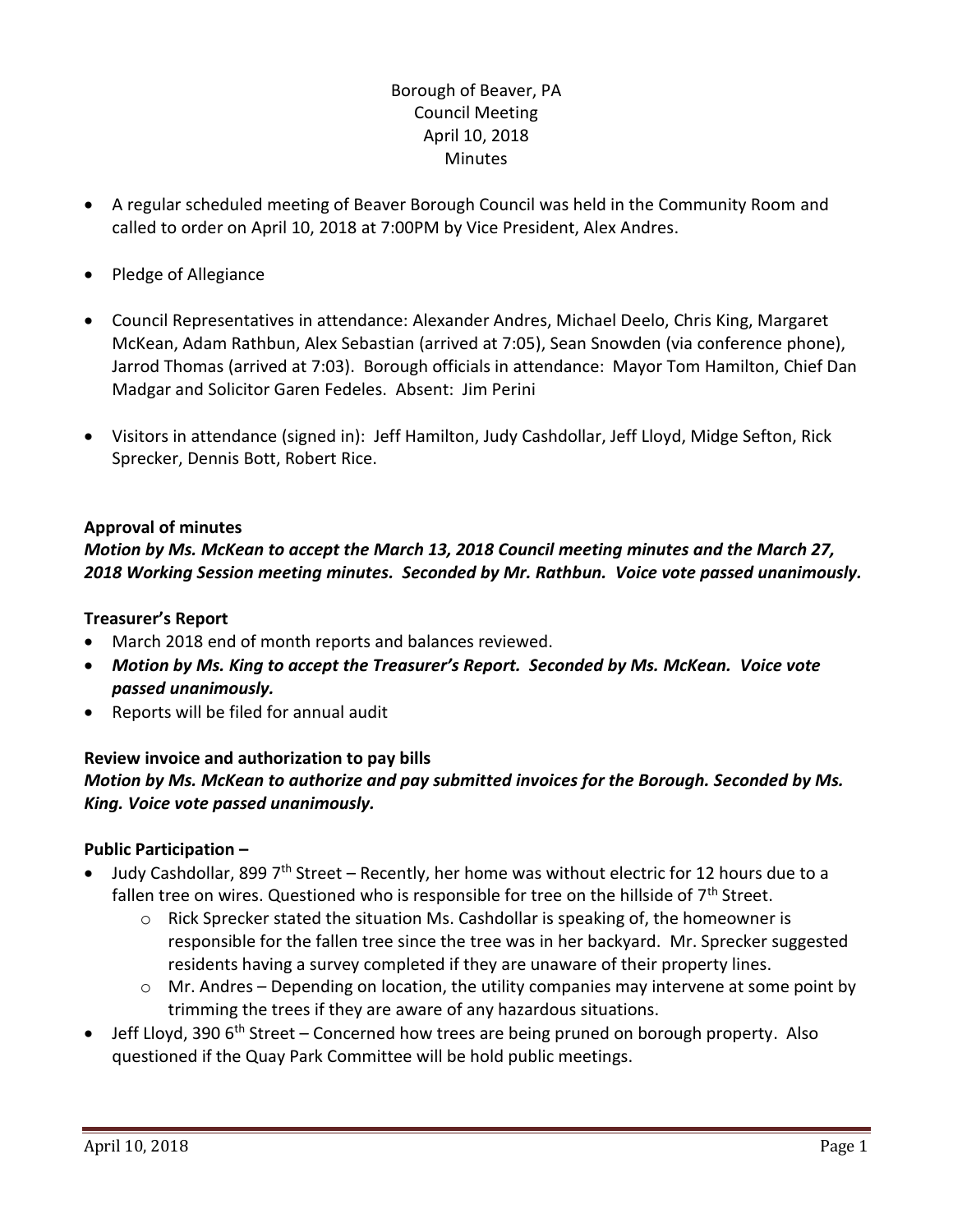- $\circ$  Mr. Madgar stated in the future, there will be several fulltime employees that will take an arborist course. Also stated that Mark Rohm, Wild Wood Tree Service, has assisted us in letting us know which trees need to be trimmed.
- o Mr. Thomas stated once the Quay Park Committee has been completely formed they will notify the public of any meetings.
- o Mr. Snowden stated a member of the Chamber of Commerce and a resident are still needed on the committee. Therefore, the committee has not formally met yet. Also stated that council does not have any money budgeted for the Quay Park project.
- Dennis Bott, 640 5<sup>th</sup> Street Questioned if Harlem Lane will be paved in the near future
	- o Mr. Madgar stated the alley is the responsibility of the homeowners. Last year, a homeowner from 7<sup>th</sup> Street tried to get the other homeowners to take part in joining efforts to pave the road by taking part in a supplement bid from the 2017 Borough Paving Project, however there were not enough 7<sup>th</sup> Street residents interested.
	- $\circ$  Mr. Deelo stated there are private and borough owned alleys. Homeowners are responsible for paving alleys. The borough can assist in filling pot holes but cannot pave them.

Mr. Andres announced there will be an Executive Session regarding the Shell contract. Motions are expected after the Executive Session.

# **Reports – Commissions / Authorities**

**Council of Governments (COG) –** Reported by Alex Andres March 22, 2018 meeting minutes enclosed in council packet

## **Business District Authority – Inactive**

**Civil Service Commission –** Reported by Midge Sefton April 3, 2018 meeting minutes enclosed in council packet

## **Zoning Hearing Board (ZHB) –** No report

### **Planning Commission –** Reported by Bob Rice

- 2017 Annual Report and March 19, 2018 meeting minutes enclosed in council packet
- Understood that there was \$10,000 budgeted for the Quay Park study, wondered if there was enough left in the budget for the generic grant application.
	- $\circ$  Mr. Madgar stated the \$10,000 was in the 2017 budget. Any additional funding will need to be discussed through the committee and brought to council. At that point, council will decide on funding support.

### **Tree Commission –** No report

- Mr. Lloyd Arbor Day will be held on April  $28<sup>th</sup>$  at  $10:00$ AM
- Ms. McKean Met with Debbie Hindman regarding arborist training information. Suggests the employees work with the Shade Tree Commission to get their recommendations prior to pruning.
- Mr. Sprecker asked how many arborists are on the Shade Tree Commission
	- o Mr. Lloyd stated Mr. Stancec is the only arborist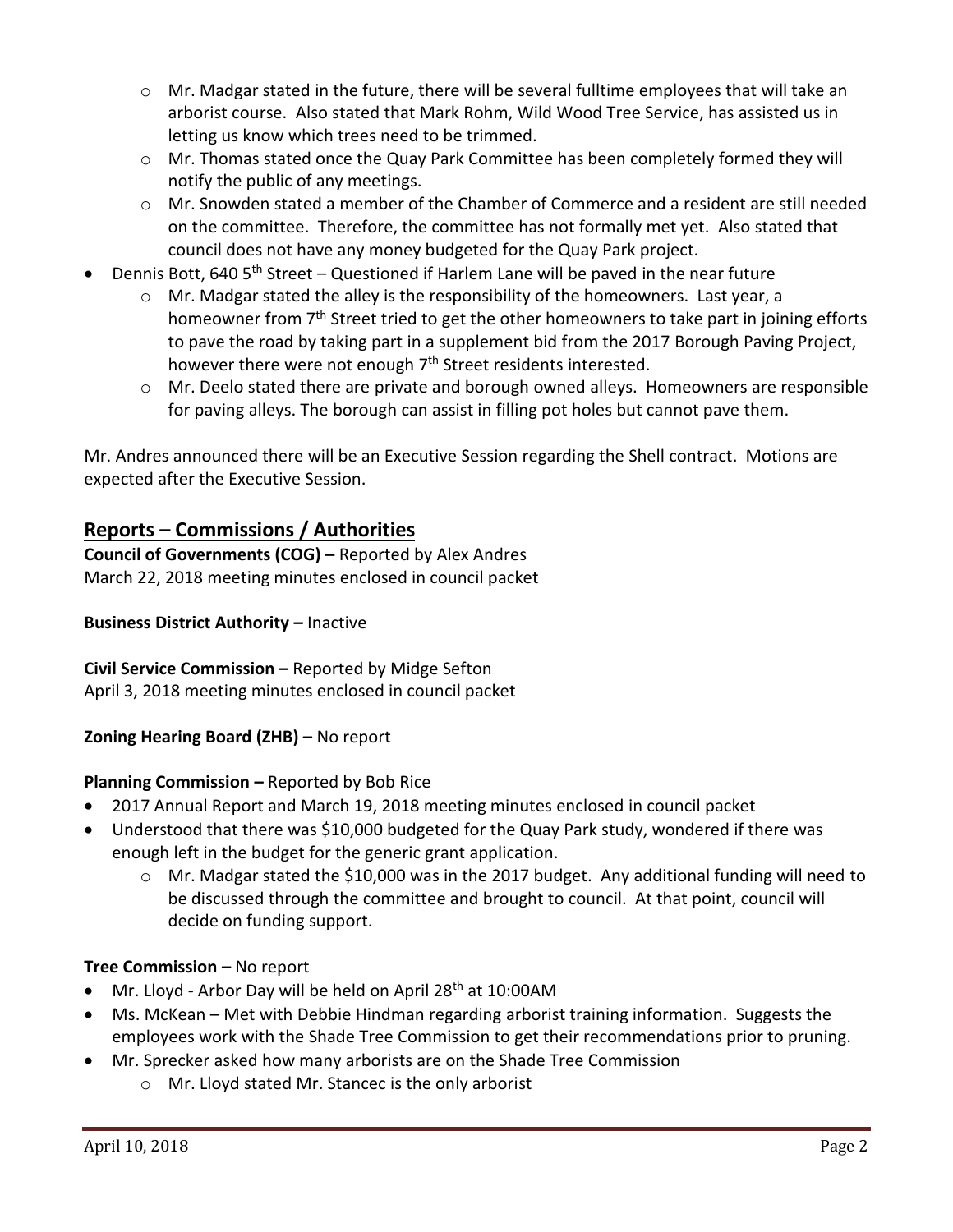- $\circ$  Mr. Madgar stated Mr. Stancec is a volunteer and is not available the majority of the time. We contact Wild Wood Tree Service and request their assistance.
- $\circ$  Mr. Deelo Moving forward, some residents will be please, some will not. Mistakes will happen. The plan to have several arborist on the Highway Department is a good idea.

### **Code Enforcement Officer Report –** Reported by Mr. Sprecker

March 2018 report enclosed in council packet

## **Historic Architectural Review Board (HARB) –** No report

- Bob Rice stated the next HARB meeting will be held on April 26, 2018 at 7:00PM to discuss the proposed guidelines regarding historic preservation
- Regarding Quay Park, Mr. Rice stated \$10,000 was budgeted and approximately \$8,500 has been invoiced so far. Asking if the balance can be used for the grant.
	- o Mr. Deelo The \$10,000 was in the 2017 budget, there is no carryover
	- $\circ$  Mr. Madgar Once the committee is formed and meet, the committee can request additional funding from the council

## **Municipal Authority –** Reported by Mr. Rathbun

- March 2018 meeting cancelled due to weather
- March 21, 2018 April 10, 2018 Coordinator of Operations report distributed to council
- Mr. Deelo stated the Municipal Authority is waiting to hear back from Carnegie Mellon regarding the air monitors.

## **Council Committee Reports**

**Public Safety/Code Enforcement –** No report

**Finance –** No report

### **Highway –** No report

Mr. Thomas stated a meeting is scheduled with Columbia Gas to finalize the contract regarding restoration. Also, Mr. Martone is working on putting together a bid package for sidewalk and paving.

### **General Government –** No report

Mr. Deelo stated a citizen contacted him to set up a meeting regarding the possibility of organizing funding to have entertainment throughout the Business District, he will keep council informed.

**Code Enforcement –** No report

**Recreation –** No report

### **Reports**

**Manager's Report –** Reported by Chief Madgar

• Reviewed the March 2018 Managers report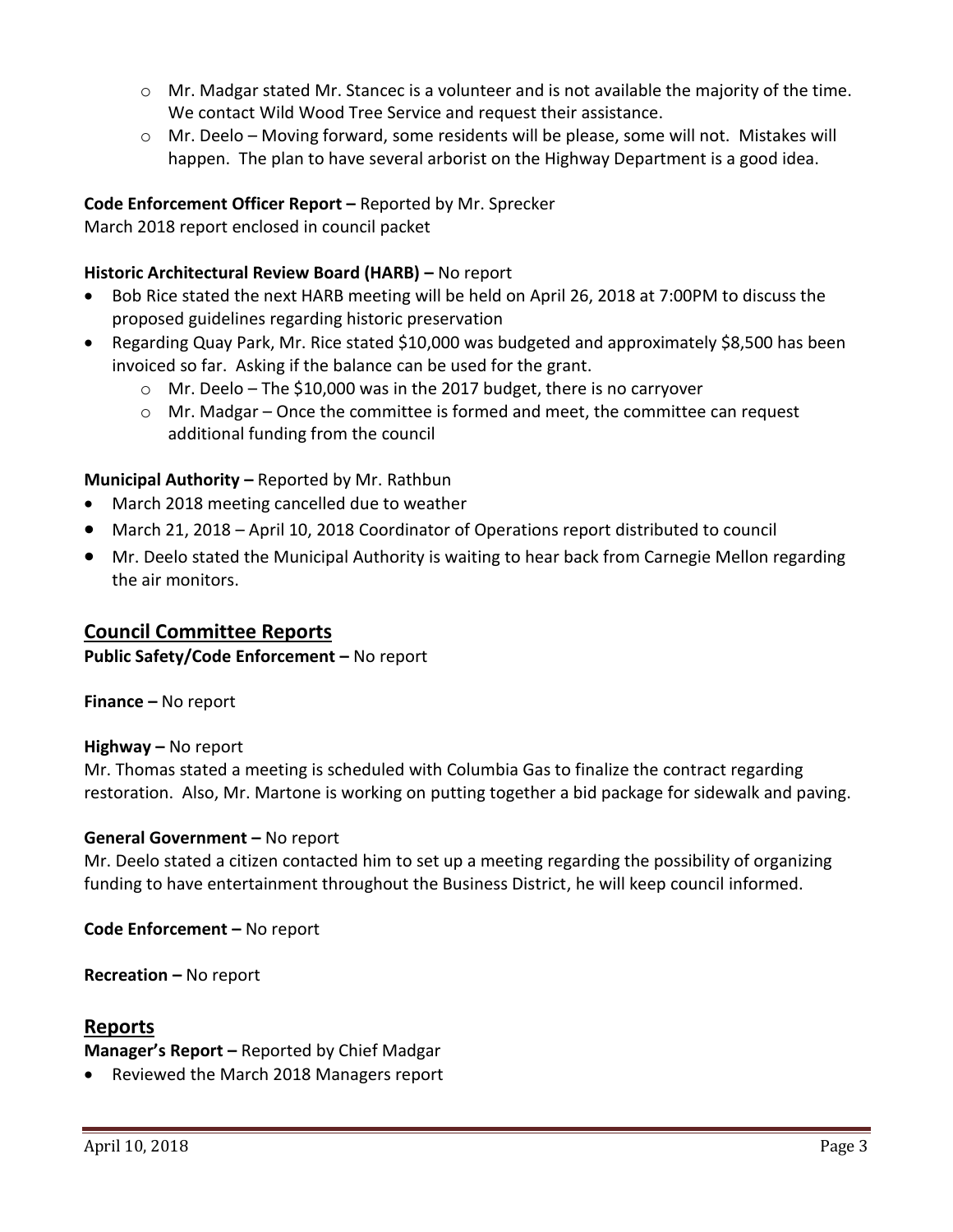- Reconfirmed the HVAC bids for the borough building are between \$40,000 \$50,000. Requesting the need to have this added to the 2019 budget.
- Requesting the intersection cameras be added to the 2019 budget
- Industry parking lot for Shell is tentatively set to open on April 16, 2018
- Requesting our Solicitors write a letter to the Shade Tree Commission (STC) requesting them to copy Council on any denial correspondence. Recently the STC denied the removal of two trees at College Square School and our Solicitors were mailed a letter regarding the possibility of litigation. Fortunately, Rick Sprecker met with the Grounds Manager of College Square and was able to give permission to remove one tree which will be replaced with a new tree in a different location.
	- o Mr. Fedeles stated the STC is an Advisory Board in which the Council and or Borough Manager can override the decision of the STC.
	- $\circ$  Mr. Madgar Need to see if the appeals process is listed on Tree Removal Application.
- Thanked the Fort McIntosh Foundation for the donation of the monument LED lighting in McIntosh Park. They are also in the process of donating additional lighting for the gazebo.
- Food trucks Our Health Inspector questioned if he should inspect the food trucks during the various functions in town.
	- o After council discussion it was decided a permit was not required. Ms. McKean suggested to ask the Health Inspector for a simplified check list of proper food handling practices could be provided to the food trucks.

**President's Report –** Reported by Sean Snowden

- Quay Park:
	- o Several email correspondences with David O'Leary stating the Department of Conservation and Natural Resources (DCNR) prefers to see matched funds at time of application.
	- $\circ$  We may not be able to secure the grant that was mentioned in the past.
	- o May have to proceed with park enhancements in stages
- Rental Registration:
	- o Council was given an example of a neighboring Rental Registration Ordinance for review. There is a motion on the agenda requesting our Solicitors to prepare an ordinance for markup and review for Beaver. This motion is important to protect our community.

### **Mayor Hamilton –**

- Memorial Day Parade will be held here in Beaver on May 28, 2018 at 10:30AM
- Even though Veteran's Day falls on a Sunday, the parade will be held here in Beaver on Saturday, November 10<sup>th</sup>
- Thanked the Chief and Police Department for all their assistance during the separate events at the Courthouse, Quay Park and McIntosh Park – took a lot of coordination to keep without issues

### **Police Chief Madgar – No report**

- Mr. Thomas asked if our School Resource Officer (SRO) was back at the Beaver High School and if Brighton Township has a SRO
	- $\circ$  Mr. Madgar stated Officer Stahl has returned to the high school after his injury
		- The SRO contract with the school district has been renewed. The school has also put a line item on their budget whether they receive future grant funding or not
		- **Brighton Township is responsible for the schools in their area**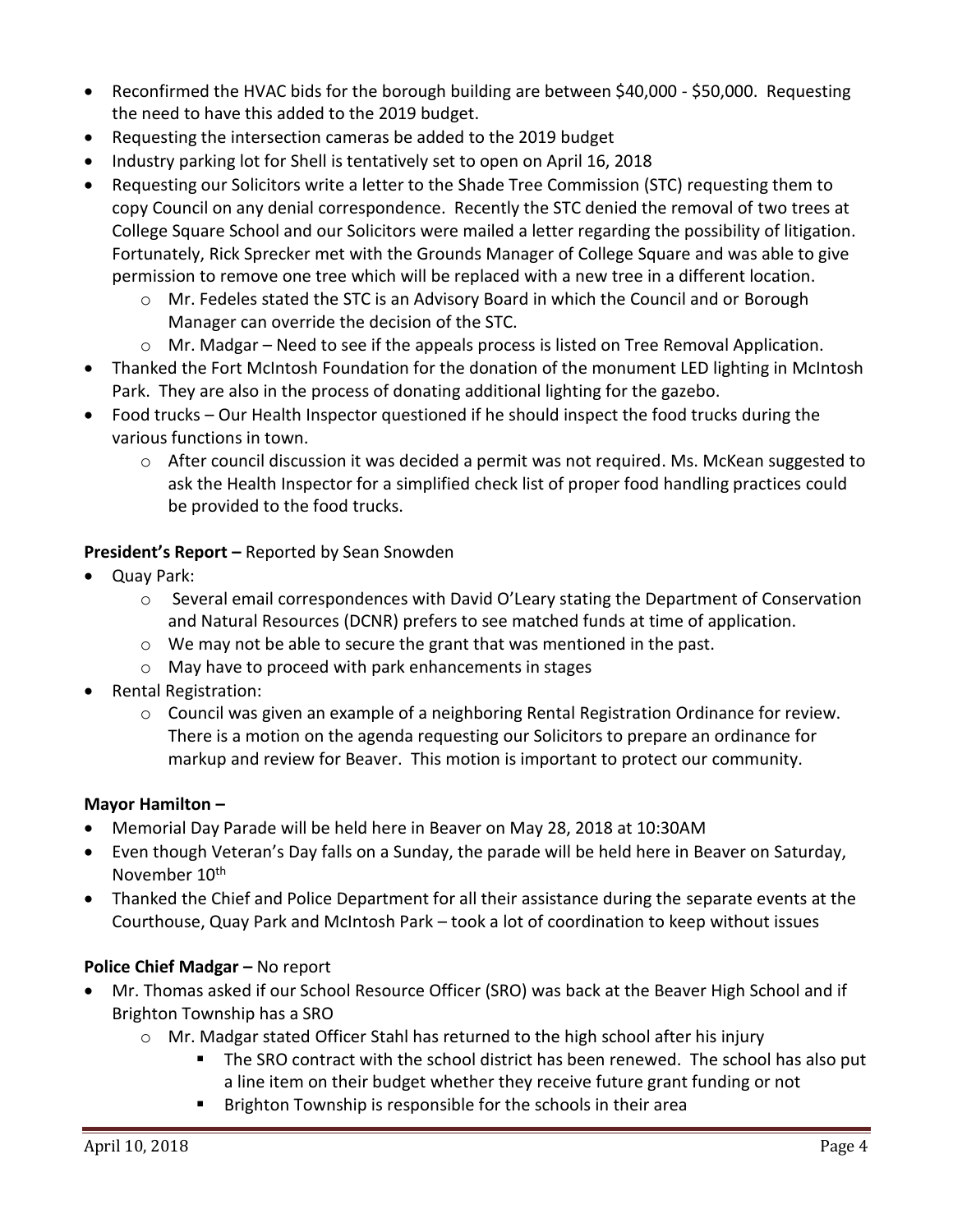Officer Stahl has an office at the Beaver High School, however he goes to the other schools if there are issues

**Fire Department –** No report

**Emergency Management Coordinator - No report** 

**Borough Engineer –** March 2018 monthly report enclosed in council packet

**Solicitor Report –** No report

## **Old Business**

### **Motion – Rental Registration Ordinance**

*Motion by Mr. Sebastian that Beaver Borough Council authorize the Borough Solicitor to draft a preliminary Rental Registration Ordinance for markup and review. Seconded by Mr. Rathbun. Voice vote passed unanimously.*

### **New Business**

### **Motion – Beaver Area Chamber of Commerce Wine Festival**

*Motion by Ms. King that Beaver Borough Council approve the request from the Beaver Area Chamber of Commerce for the organization to host the 4th annual Wine Festival in the Borough's Business District on September 15, 2018. The event is to be coordinated through the Borough Manager who will involve the Police Department as needed. Seconded by Mr. Deelo. Voice vote passed unanimously.*

### **Motion – Traffic Study of Leopard Lane**

Motion by Mr. Sebastian that Beaver Borough Council authorize Borough Engineer, Dan Martone, to complete a traffic study of Leopard Lane. Seconded by Mr. Rathbun.

- After discussion of the cost of the traffic study, council decided to table the motion. In the time being, requested to have the Highway Department put up "Children at play" signs.
- Motion by Mr. Sebastian to table the motion. Seconded by Mr. Rathbun. Voice vote passed unanimously.

### **Motion – Emergency Operation Plan Resolution**

*Motion by Mr. Sebastian that Beaver Borough Council approve the attached Resolution # 2018-01 regarding the Emergency Operation Plan dated March 2018. Seconded by Ms. McKean. Voice vote passed unanimously.*

8:43PM – 9:08PM Executive Session regarding the Shell contract

*Motion by Mr. Thomas that Beaver Borough Council approve Traffic Detail Agreement of Shell Chemical. Seconded by Mr. Deelo. Voice vote passed unanimously.*